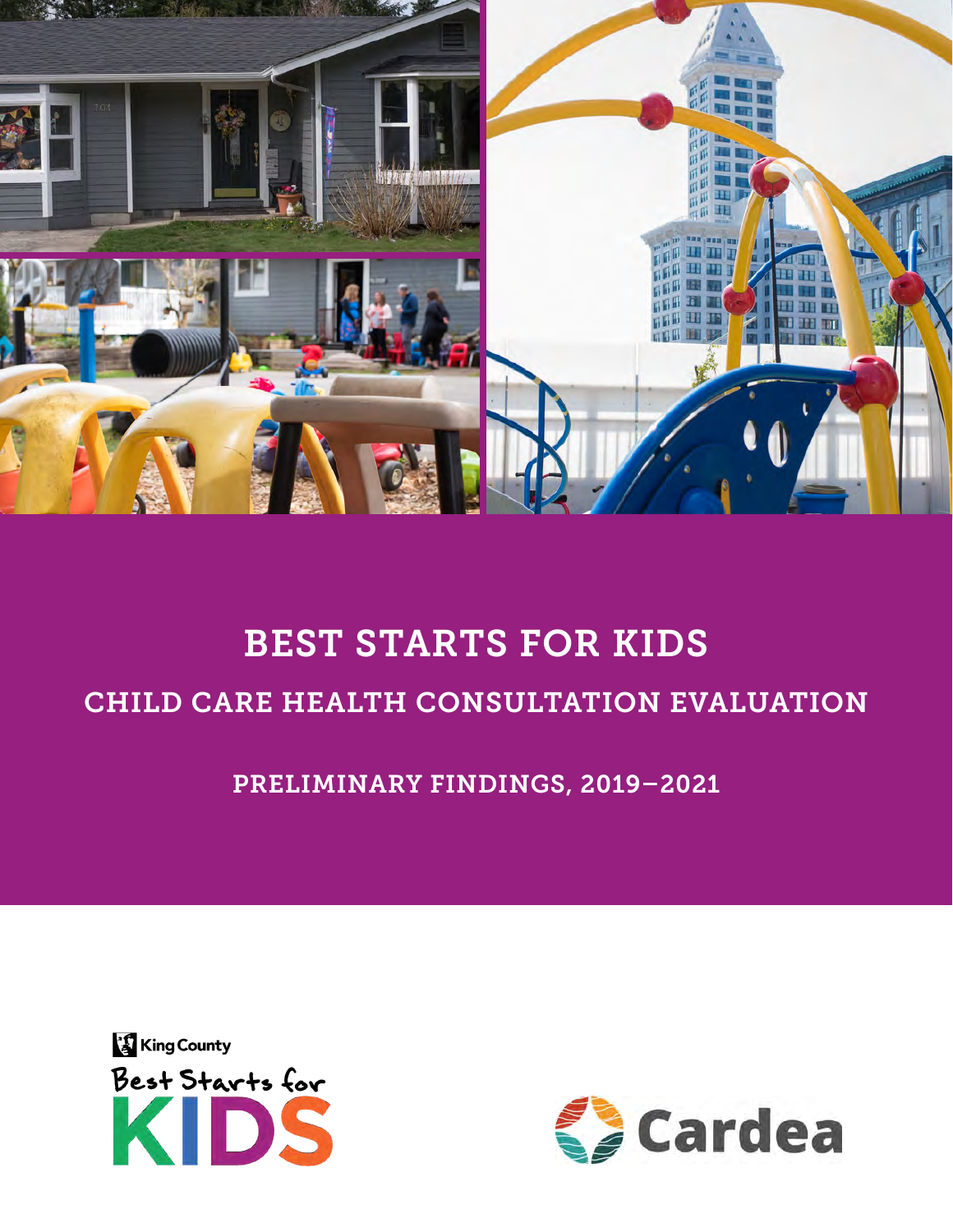## EXECUTIVE SUMMARY

### INTRODUCTION



Best Starts for Kids (Best Starts) builds on the strengths of communities and families so that babies are born healthy, children thrive and establish

a strong foundation for life, and young people grow into happy, healthy adults. Child care health consultation (CCHC) is a strategy that promotes

the health and development of children, families, and child care providers by ensuring healthy and safe child care environments. In 2018, Best Starts invested in two CCHC approaches — public health model and community-informed pilots — to leverage communities' strengths and meet the wide range of needs in King County.

#### **Community-Informed Public Health** Approach Approach • Uses community-specific • Uses a multi-disciplinary approach to focus on team consisting of a nurse underserved child care and mental health consulproviders tant, and augmented with • Serves licensed family other staff (e.g., community CCHC provides homes and Family, Friend, health workers, nutritiontailored training, and Neighbor (FFN) ists), as needed coaching, and providers • Serves licensed child care support to child care • Delivers culturally and lincenters and some licensed providers to address guistically relevant services family homes pressing needs and and builds on community • Follows best practices of assist in strategizing strengths public health programs, to improve health requirements of the • Shares models valued by and safetycommunity, embedded in Washington Administrative culture and social condi-Code (WAC), and adheres tions, and address children to Caring for Our Children

### GOALS AND OBJECTIVES

traditional models

and families not served by

The purpose of the CCHC evaluation is to describe: 1) CCHC services, 2) how CCHC services and unique approaches contribute to child care provider outcomes, and 3) how CCHC services have been developed, implemented, and revised over time. In addition, this evaluation describes the ways in which CCHC services support child care provider needs in King County across

diverse geographic, cultural, and provider communities as well as supports delivered throughout the COVID-19 pandemic. Cardea used a mixed methods prospective design and participatory approach for this evaluation, including significant input and feedback from the seven CCHC grantees and CCHC Evaluation Committee (CEC).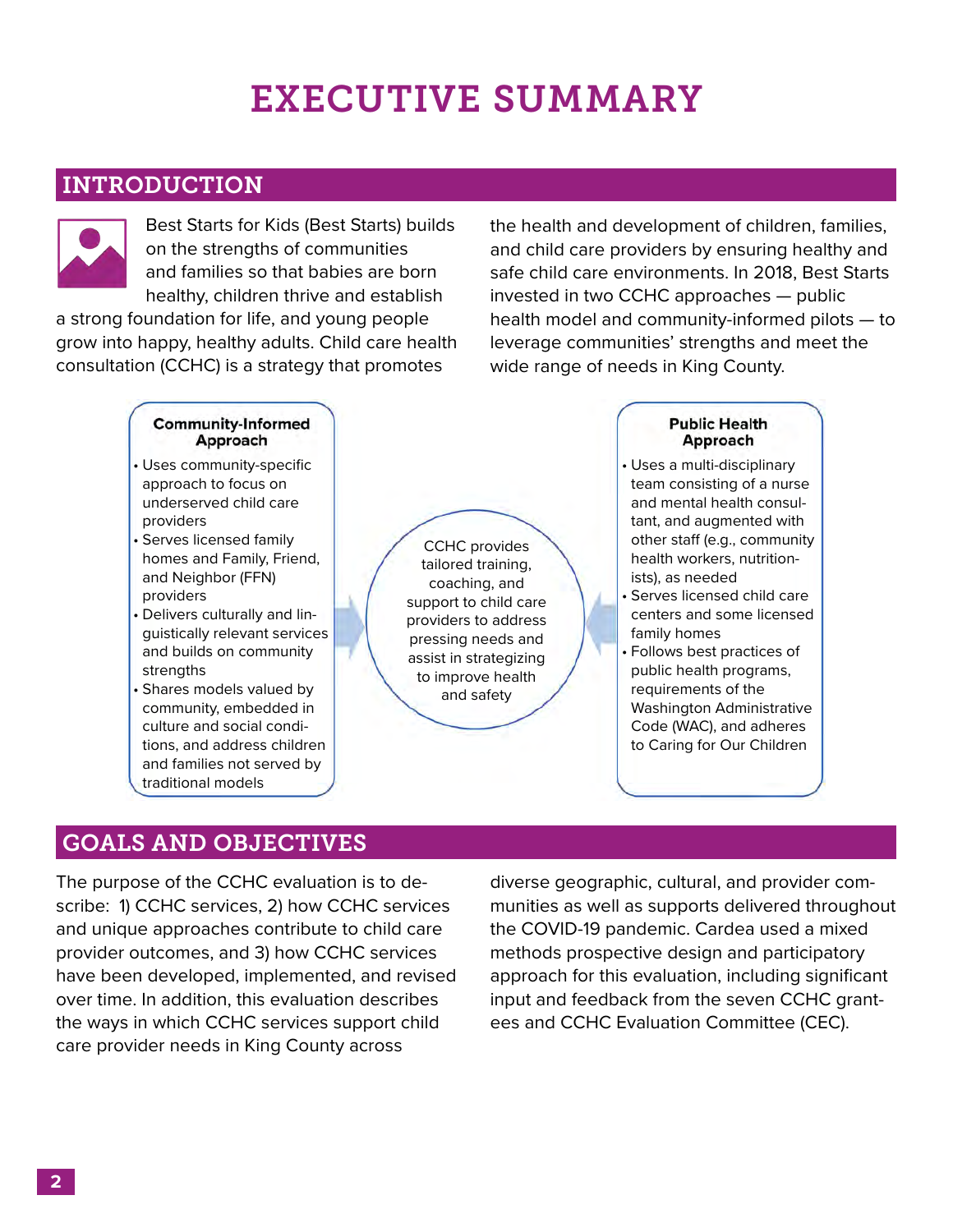## King County Child Care Health Consultation Theory of Change

### **Activities**

- Site-specific intake and action planning
- **Tailored trainings** and consultations
- Partnerships with referral agencies...

### **Outputs**

...are implemented to promote change in knowledge, skills, self-efficacy, and practice among child care providers...

#### **Outcomes**

...to foster highquality child-care environments and to build robust referral networks...

#### *Impact*

... putting children and their families on a path toward lifelong success

### **Long Term Impact**

- Child care and preschools are of high quality
- Child care providers are knowledgeable of community resources
- Children are healthy
- Children are ready for kindergarten
- Children are flourishing, demonstrated by a curiosity for learning, resilience, secure attachments with parent or caregivers, and contentedness

Adapted from Best Starts for Kids headline and secondary indicators

### **Assumptions**

- CCHC consultants are well-trained in delivering high quality, culturally and linguistically appropriate CCHC services
- CCHC services meet the needs of child care providers in King County
- There are adequate resources available for child care providers to implement CCHC recommendations
- There are culturally and linguistically appropriate referral agencies in place for children identified as having developmental delays or special needs

## SUMMARY OF SERVICES PROVIDED

On average between April 2019 and September 2021, over 1,000 consultations were completed quarterly. The number of individual consultations decreased slightly in 2020, in light of the COVID-19 pandemic and the transition to new

modes of consultation (e.g., virtual consultation). The number of individual consultations rose again in 2021. On average, about two (2) providers per child care location received consultation services.

### **Between April 2019 and September 2021\* there were:**



Refer to the Results section starting on page 24 for full data analysis and data considerations over the 2019 to 2021 time period.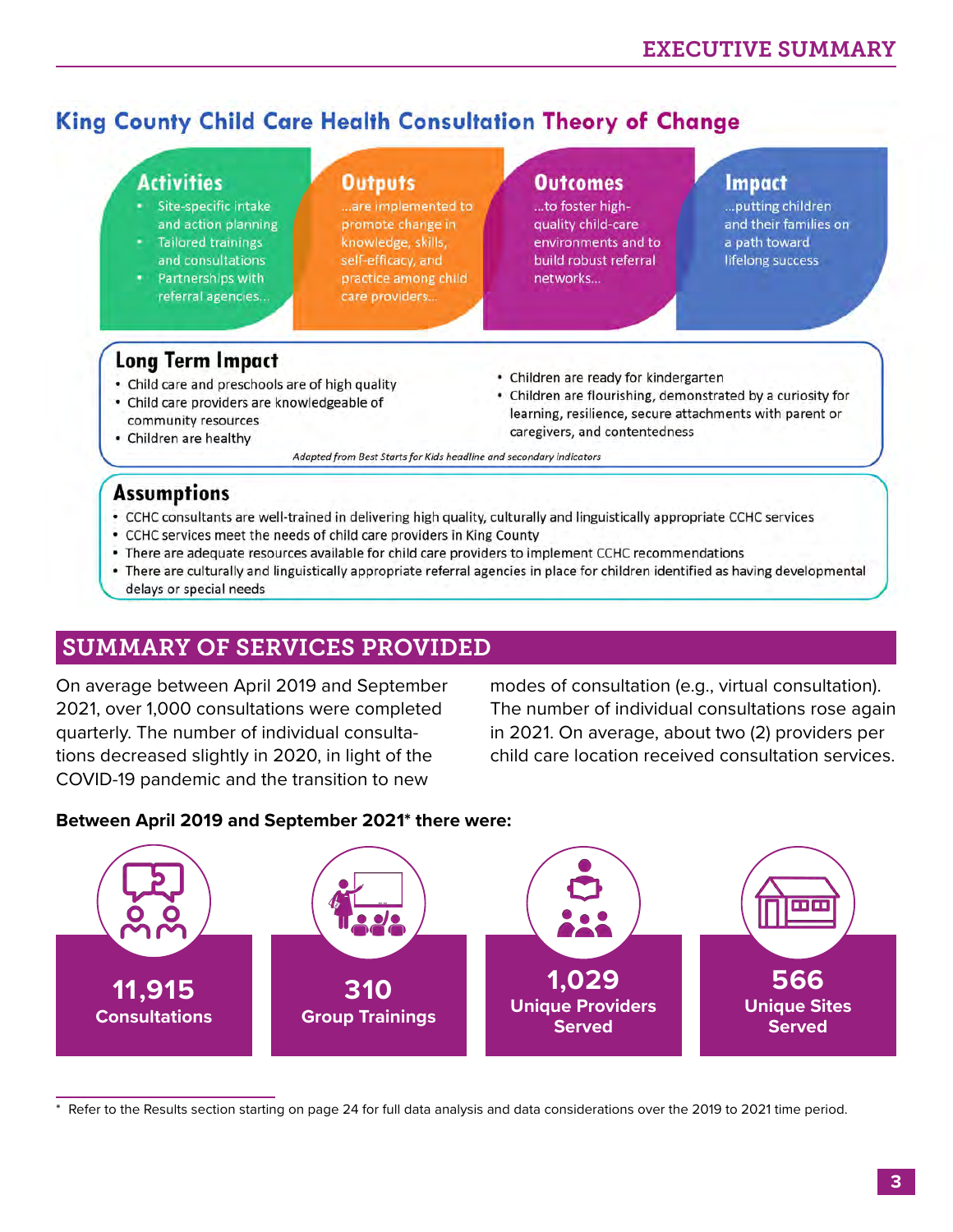### KEY FINDINGS



CCHC services support a wide range of child care providers, children, and families, particularly those who have been consistently and historically underserved through multiple approaches and program models



Cultural and linguistic match between consultants and providers is central to quality consultation



Public health and communityinformed approach consultations remained stable throughout 2019, 2020, and 2021 despite the COVID-19 pandemic, highlighting consultants' abilities to pivot to meet providers', children's, and families' needs



Consultation is delivered in a way that is responsive to providers' strengths, circumstances, and needs using modalities and skill sharing strategies that support provider learning and engagement



Consultants meaningfully engaged providers, facilitating their ability to provide emotional and crisis support



CCHC grantees and consultants had the infrastructure and relationships established to shift from in-person to virtual consultation during the COVID-19 pandemic



Consultants used a developmental approach to best meet providers where they were by covering a range of topics to first meet providers' basic and emerging needs, moving into deeper consultation with supplemented additional services



Consultation is provider-centered, with team-based services and supports that ensure the continuity of relationship between the consultant and the provider



Providers were very satisfied with the consultation services they received and most providers improved their knowledge in at least one topic area each year



As a result of consultation, providers applied new skills that improved health and safety, growth and development, and behavioral support for children in child care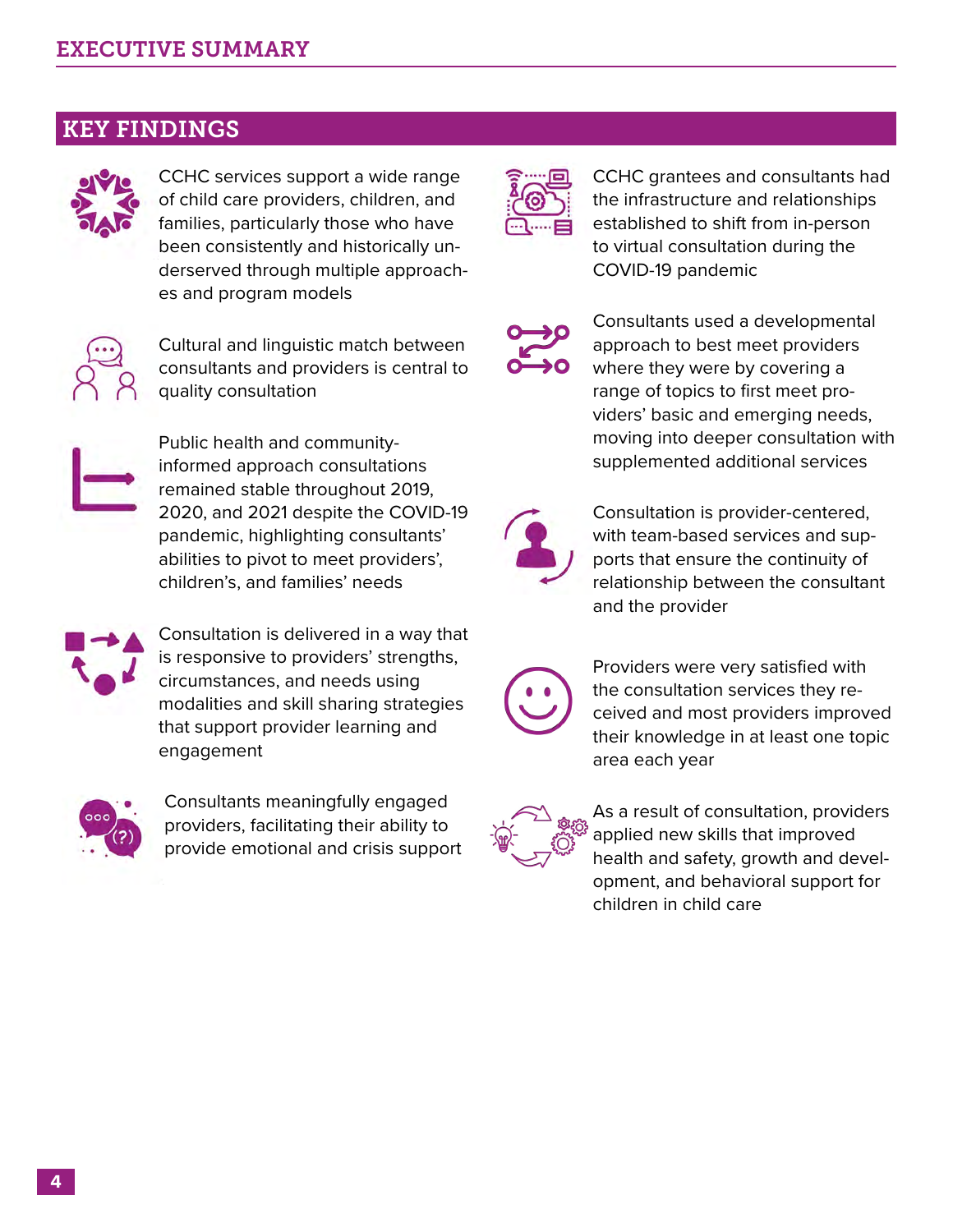### DISCUSSION

From the multi-year results, the two (2) approaches under the shared Best Starts child care health consultation strategy have reached a range of licensed, unlicensed, and/or family, friends, and neighbor (FFN) care from diverse communities spread across King County. In this updated report, the evaluation focused on describing: 1) CCHC services, 2) how CCHC services and unique approaches contribute to child care provider outcomes, and 3) how CCHC services have been developed, implemented, and revised over time.

*I want to communicate [with my consultant] and ensure everyone [at the agency and in my community] is ok. [This communication] is a big deal for me, [it is] a lifeline and therapeutic.* **—FFN Provider, Community-Informed Approach**

*The consultants come from a place of empathy and not wanting to create an additional burden by being there, an extra pressure…. They come to help. There's no judgement. It has felt like a partnership where their suggestions really honor the values and realities of our program.*

> **—License-exempt Administrator, Public Health Approach**

#### WHAT DESCRIBES CCHC SERVICES?

**Over time, consultants transform the consultative relationship in their work with providers to move through a range of consultation topics at varying depths and based on emergent and non-emergent needs.** 

The spread of topics covered during consultation is evenly distributed (about a third) across the three categories of growth and development, health and safety, and other additional consultation topics. Nutrition is less frequently covered (5% of all consultations), but is a topic that is more frequently discussed by providers during interviews. Across all topics, types of providers, and both the community-informed and public health consultation approaches, providers tend to progress through consultation by starting with immediate basic needs, asking their most pressing questions, and learning about the services available through consultation. Providers then move through foundational topics and go into greater depth with additional topics or return to a foundational topic. CCHC grantees also supplement consultation with additional services such as group trainings and learning communities, direct consultation with parents and caregivers with children in child care, and community resources and referrals.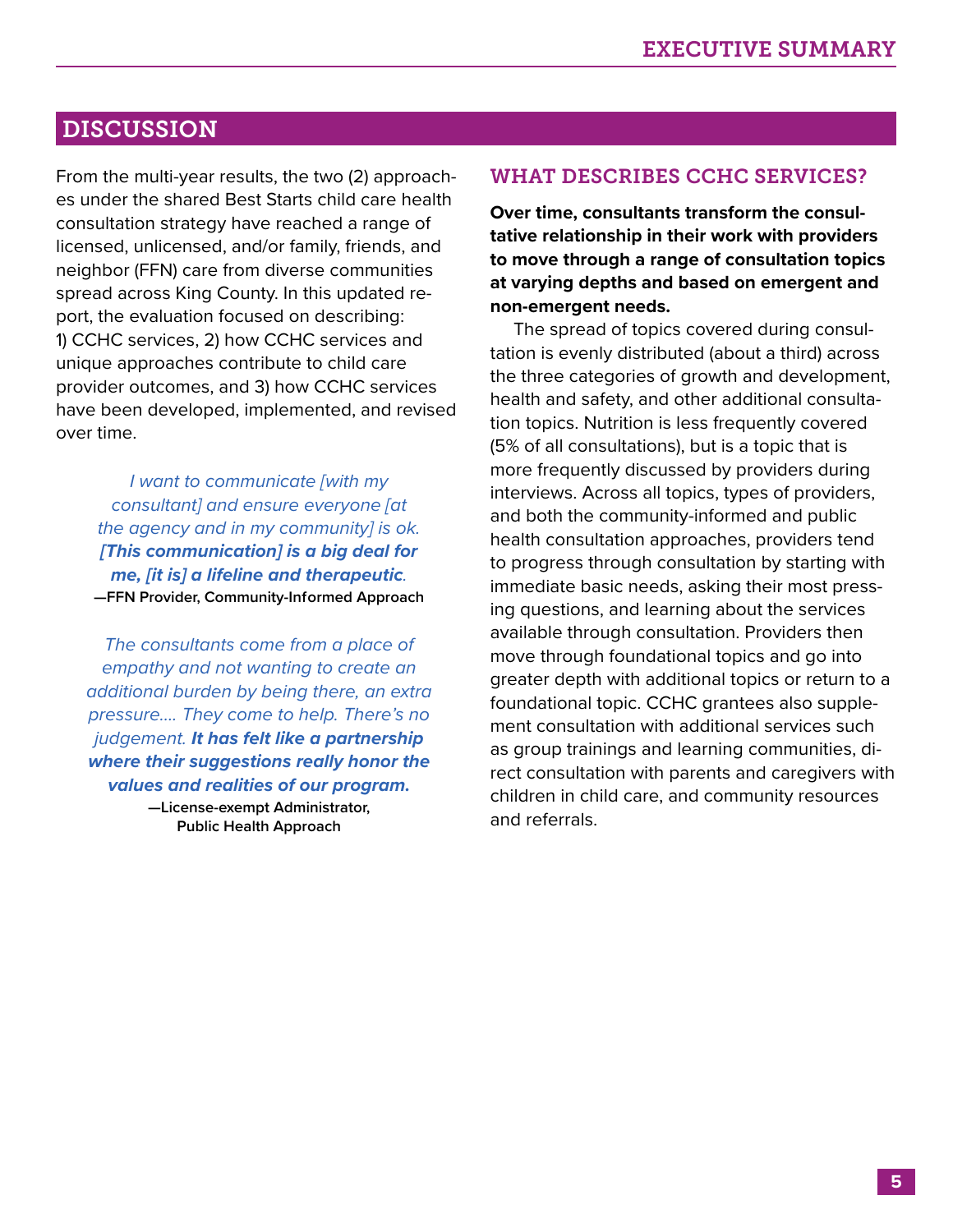**To transform the consultation relationship and support providers in engaging deeply with topics that may be sensitive, consultants use several strategies**

**Consultants create meaningful engagement with providers. They take the time to develop trust, respect, and understanding.**



Providers shared that their strong relationships with consultants supported them in times of crisis. Consultants facilitated mental health and stress management group training and individual consultation to support isolation, stress, and burnout among providers during the COVID-19 pandemic. Consultants reported that they also supported building relationships between providers, children in their care, and with families. Providers noted that consultants built positive relationships through active communication and regular meetings.

### **Consultants use community-driven, strengths-based approaches to work with providers.**



Providers felt consultants learned about and built on their strengths when covering new concepts and skills. Consultants worked to ensure the topics covered were driven by provider needs, even when the discussions went beyond the typical consultation topics covered. Consultants used a list of services to meet basic needs and emerging issues, discuss foundational topics and specific issues, and offer additional services.

#### **Consultants are intentionally hired from within the community to create a cultural and linguistic match between consultants, providers, and families**



Providers shared in interviews that this cultural and linguistic match helped them feel understood without having to explain themselves or their culture. Consultants explained complex consultation topics (e.g., child development, special needs) in a culturally accessible manner and providers shared that skill sharing was built around a provider's culture to make new skills more accessible and strengths-based.

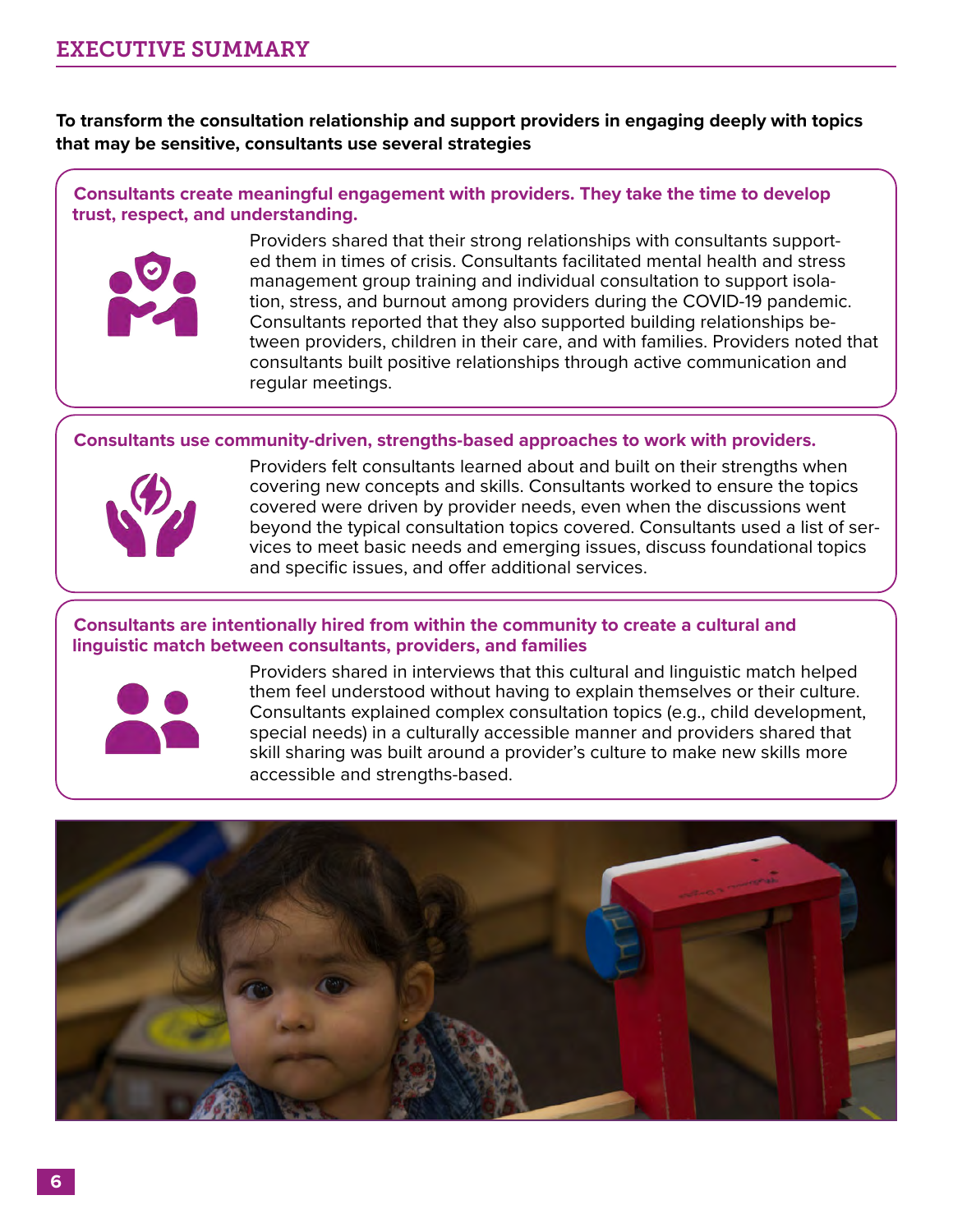### HOW DO CCHC SERVICES AND UNIQUE APPROACHES CONTRIBUTE TO CHILD CARE PROVIDER OUTCOMES?

**CCHC services have a positive impact on child care providers across consultation approaches and topics covered.** Best Starts' investment in bringing seven CCHC grantees with different models and approaches under a common definition of CCHC services aligns with the Best Starts Equity and Social Justice framework and appears to have advantages in strong service delivery to a wide range of child care providers. The following areas of impact emerged across child care providers:



**Providers learned to communicate with children at a developmentally appropriate level and had developmentally appropriate expectations** 

**of children.** Providers gained confidence in and increased use of developmental screening tools.



**With support from consultants, providers were able to respond to health and safety concerns for children in their care.** Consultants shared infor-

mation about the COVID-19 vaccine and helped providers get vaccinated, provided mental health support, helped develop polices for childcare sites, and shared COVID-19 appropriate activities to do with children throughout the day.



**Providers were able to enroll more children with special needs, and see success with children who have special needs.** Providers appreciated

consultant support in developing inclusion strategies for children with special needs.



**Providers increased their ability to support challenging child behaviors.** Providers used information gathered

about challenging behaviors to work with their consultants on developing tools and strategies to manage those behaviors.



**Providers improved their relationship with families and children.** The strong relationship between providers and families was especially support-

ive during the COVID-19 pandemic. Providers were able to share pandemic-related resources with families and support families going through difficult times.



**Providers connected families and children to referrals and resources.**  Across consultation approaches,

providers indicated that consultants connected families with specialists to address

developmental concerns. Consultants also supported with basic needs.



**Providers implemented new nutrition practices to provide healthier foods for children in care.** Consultants

shared ways to improve nutrition in ways that integrated a culturally strengths-based approach to preparing and making food for children.